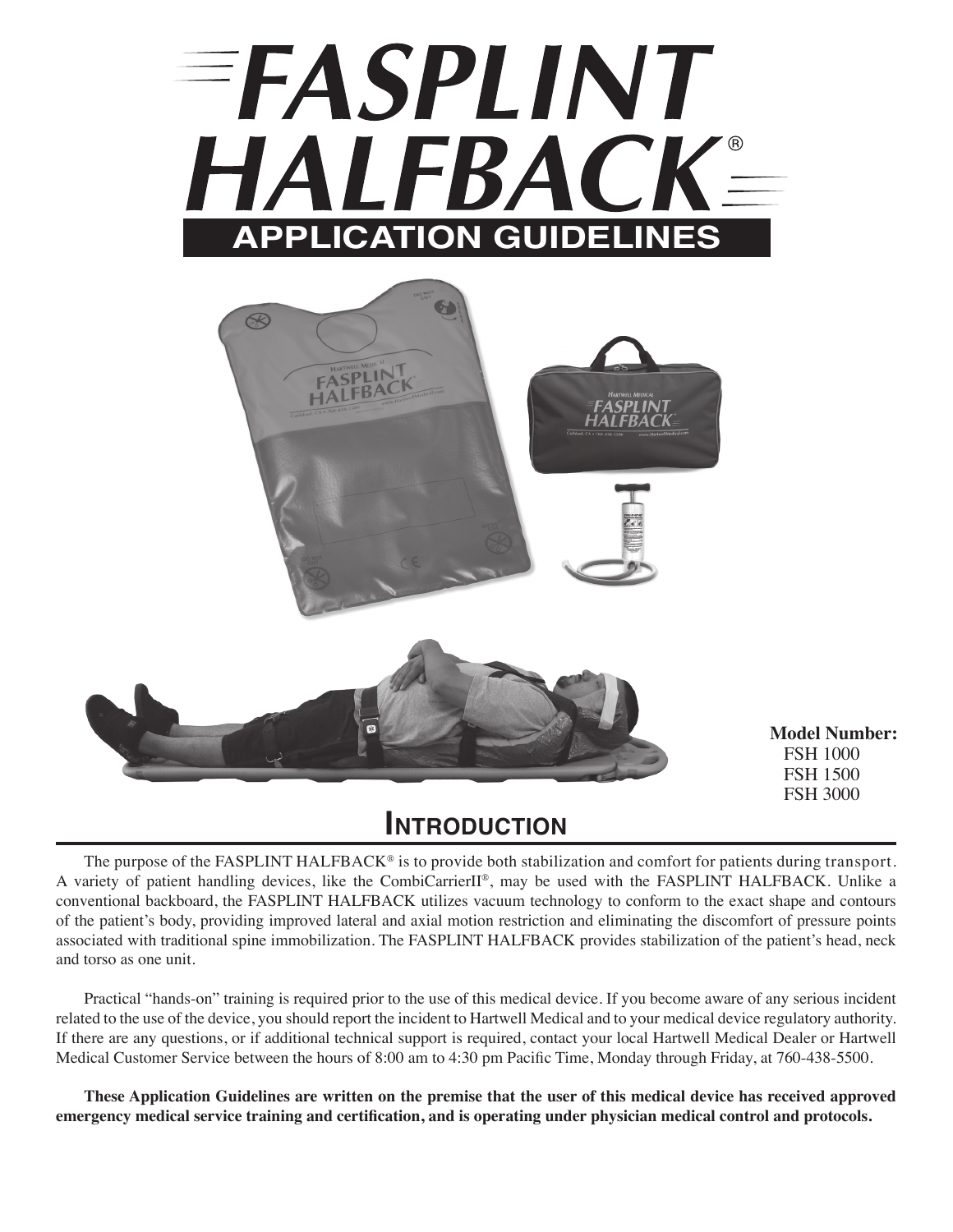# FASPLINT HALFBACK= **APPLICATION GUIDELINES**

### **Preparation**

- 1. Lay the FASPLINT HALFBACK® splint out on a flat surface near the patient. The "head and shoulder" logo indicates the head end of the splint.
- 2. Remove the red vinyl leashed cap from the MaxiValve<sup>TM</sup>. Release any vacuum in the splint by pushing in the red valve stem. Keep the valve stem pushed in until the splint is pliable.
- 3. Manually smooth out the beads to form a level surface.
- 4. Connect the pump to the splint by fastening the pump hose connector to the valve on the splint. A portable suction unit can also be used to evacuate the splint.
- 5. Evacuate enough air to make the splint semi-rigid.

The objective is to be able to move the FASPLINT HALFBACK as a unit during positioning and have the beads stabilized enough to place the patient onto the splint without pushing the beads to one side. With the correct amount of evacuation, the splint surface should be smooth, but not dimpled.

## **Positioning and Application**

There are multiple methods for stabilizing a patient in the FASPLINT HALFBACK and preparing the patient for transport. The preferred option is to use a CombiCarrierII® or a scoop stretcher as a transfer means, thus minimizing the amount of movement of the patient. Other methods would include a multi-person lift or a log roll procedure. A variety of patient handling devices can be used with the FASPLINT HALFBACK. **Always follow your local medical protocols dictated by your medical director**.

#### **Method #1: CombiCarrierII or Scoop Stretcher**

- 1. Place a semi-rigid FASPLINT HALFBACK splint near the patient.
- 2. Apply the CombiCarrierII or scoop-type stretcher to the patient and use it to lift and transfer the patient onto the splint.
- 3. Position patient so their head is in the "head" circle and very close to the top edge of the splint.
- 4. Remove the scoop-type stretcher from around the patient and proceed with application of the splint (Steps 5-10).

#### **Method #2: Log Roll**

- 1. Place a semi-rigid FASPLINT HALFBACK splint on a backboard or other patient handling device.
- 2. Holding the splint in place on the backboard or other patient handling device, log roll the patient onto the device with the splint beneath them using standard patient care techniques.
- 3. Position patient so their head is in the "head" circle and very close to the top edge of the splint.
- 4. Proceed with application of the splint (Steps 5-10).

#### **For Both Methods:**

- 5. If the splint was semi-rigid, open the MaxiValve, allowing air to enter the splint. Keep the valve open until the splint softens and begins to conform to the shape of the patient. Make sure there are sufficient beads to maintain neutral alignment of the patient. If necessary, pad appropriately to ensure neutral alignment. **Always follow the protocols established by your medical director**.
- 6. Shape the splint around the sides of the patient's head, making sure to fill the voids by the shoulders and the neck of the patient. Do not shape the splint around the top of the head. Continue to hold these "head blocks" that you have formed until the splint is evacuated. A second person should hold the sides of the splint up to the hips of the patient until the splint is evacuated to ensure the splint conforms to this area, as well. Form the FASPLINT HALFBACK to meet the needs of the patient, using additional rescuers if required. Some patients may be more comfortable with their knees slightly flexed. If this positioning is desirable, you will need to use additional padding or an additional FASPLINT to support the patient's legs in a flexed position.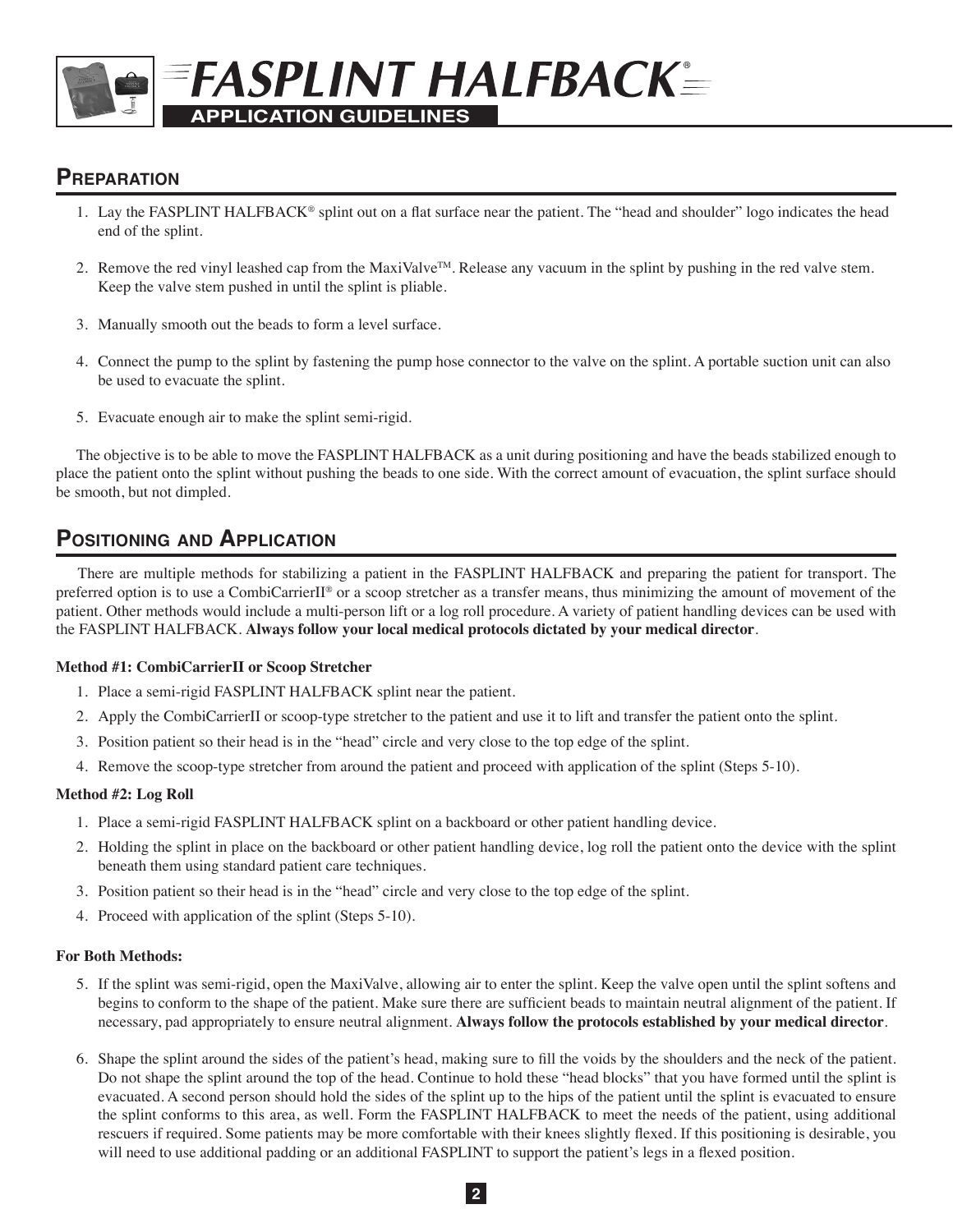#### **APPLICATION GUIDELINES**



- 7. Evacuate the air from the FASPLINT HALFBACK® using the valve located at the head end. Under normal conditions, the manual vacuum pump may require up to 20 strokes to achieve rigid immobilization. At higher altitudes  $(4,000 \text{ ft.} +)$ , it may be necessary to use 25-30 strokes to completely evacuate the splint.
- 8. To prevent accidental valve opening, whenever a patient is being moved in the splint or when the splint is being put away, make sure to **ALWAYS** place the **RED LEASHED CAP** over the end of the MaxiValve™.



- 9. Finish securing the patient's head using medical-grade adhesive tape as dictated by your local medical protocols.
- 10. Secure the patient in the splint to your patient handling device using the strap configuration best suited to the patient's injuries and your local medical protocols. Always use caution when tightening patient restraint straps to avoid respiratory compromise or application of pressure to any injured area. Check the patient's neurovascular status and re-check all patient restraints prior to lifting or moving the patient. **Always follow your medical director's protocols when using the FASPLINT HALFBACK and when securing any patient restraints.**

#### **Important Notes**

**CAUTION**! Lift the FASPLINT HALFBACK with a patient handling device as dictated by your protocols and with sufficient properly trained personnel that can support the weight of the patient stabilized in the FASPLINT HALFBACK splint. **Follow your local medical protocols regarding safe transfer and transportation of patients stabilized in the FASPLINT HALFBACK**. Always check the rigidity of the splint and verify that the patient is properly secured as dictated by your local medical director prior to moving the patient on or off of an ambulance cot or other patient handling device.

The splint is X-ray lucent. The MaxiValve is plastic with an internal stainless-steel spring.

### **Cleaning, Maintenance and Repair**

The FASPLINT HALFBACK splint is easily cleaned using soap and water, a mild detergent, or a commercial cleaner/disinfectant. **ALWAYS** place the red leashed cap on the end of the MaxiValve before cleaning the splint. Sodium hypochlorite (bleach) solutions may be used, but avoid prolonged exposure of the splint to high concentrations of bleach because discoloration is possible. A 1% bleach solution is recommended by the Centers of the Disease Control (CDC). **ALWAYS** rinse the splint thoroughly after cleaning. Allow the splint to air dry or towel dry before placing it in its storage/carry case. Check the splint for leaks after each use. Small leaks or punctures less than 1/8" in size may be repaired by using the repair kit supplied with the splint and by following these procedures.

- 1. Apply a drop of vinyl glue to the puncture site.
- 2. Vacuum a small amount of air out of the splint to pull some of the glue into the puncture site.
- 3. Release the vacuum, allowing air to enter the splint.
- 4. Allow the vinyl glue to dry for 24 hours at room temperature and then test the splint before putting it back into use.

Temporary field repairs may be accomplished using a small piece of nonporous adhesive tape or duct tape over the puncture site. For holes larger than  $1/8$ " please view the repair instructions for our EVAC-U-SPLINT® product line on our website or if you have any questions regarding repair procedures, please contact Customer Service directly at 760-438-5500.

## *Hartwell Medical warranty*

The FASPLINT HALFBACK splint has a one-year limited warranty against defects in material and workmanship. The MaxiValve is guaranteed for the life of the splint. Please register your product by filling out the warranty registration form online at www.HartwellMedical.com or by calling Customer Service. Should you require service under the terms of this warranty, contact your local Hartwell Medical Dealer or Hartwell Medical Customer Service during normal business hours. Hartwell Medical accepts no liability for use other than the uses set forth herein.

**3**